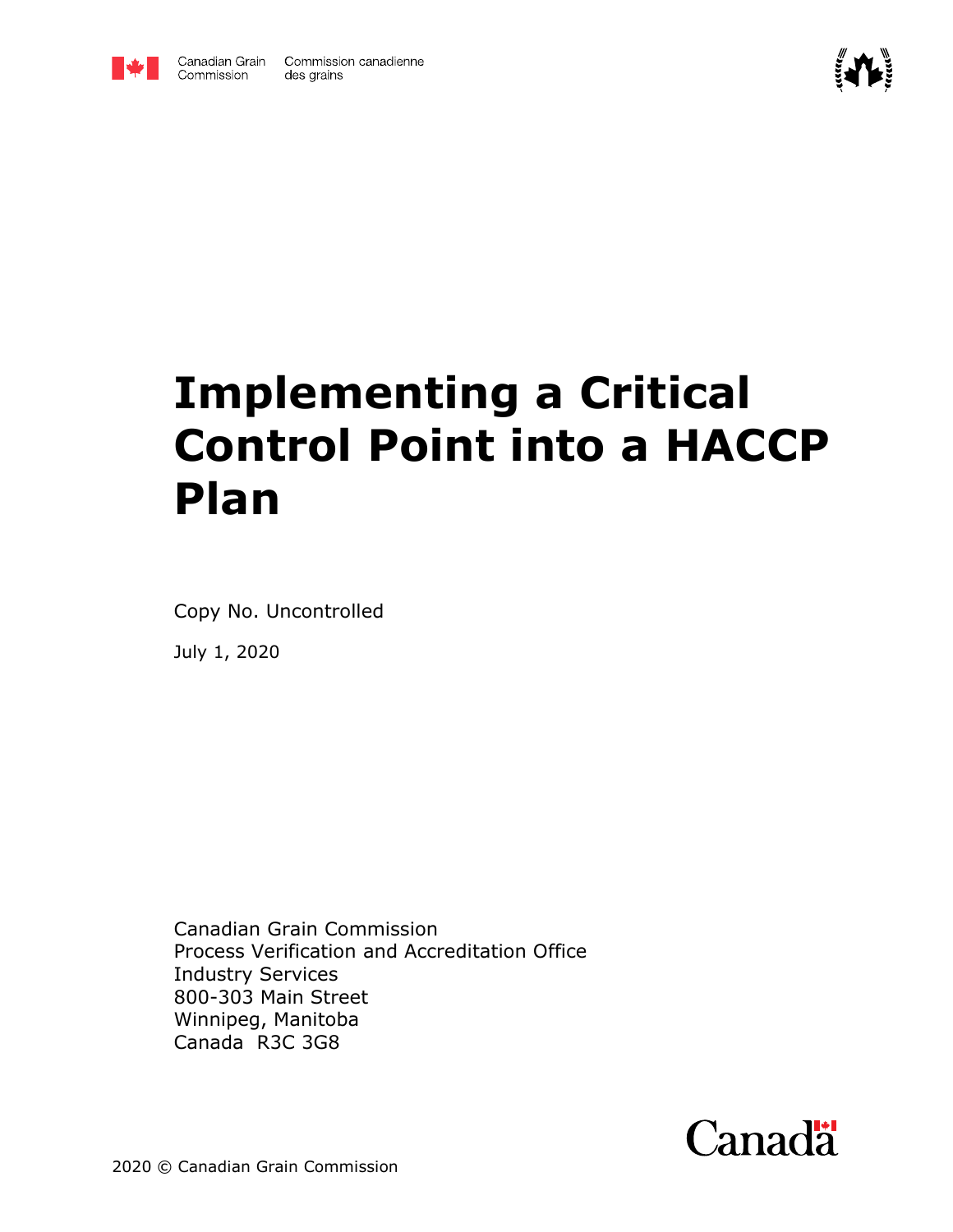#### **PURPOSE**

The Canadian Grain Commission (CGC) HACCP-based programs, CIPRS+ HACCP and CGC HACCP require that grain companies develop and implement a food safety system that includes prerequisite programs and a HACCP plan based on a generic HACCP plan developed and reviewed by the CGC and its Technical Expert Advisory Committee (TEAC). The generic HACCP plan does not include critical control points. The generic plan was designed to include the inputs and processes most common to the grain industry and the hazards present in many grain handling facilities are controlled through the good operating practices (GOPs) based on the CGC's prerequisite program requirements.

Some grain companies may find that certain process steps unique to their facilities are essential to preventing, reducing or eliminating an identified food safety hazard. These process steps would be identified as critical control points (CCPs). Companies that identify CCPs in their HACCP plans must properly document the CCP and determine critical limits for the CCP that are measurable, specific and are supported by scientific data. Once critical limits are established, procedures are required for monitoring, deviation and verification activities.

This guidance document is intended to be used to assist company HACCP teams in determining whether their system contains controls that are essential in reducing, preventing or eliminating hazards to an acceptable level. If a company determines that a CCP does indeed exist, this guidance document will provide information on how to implement it into the HACCP plan. Together, with the generic HACCP plan developed by the CGC, individual companies can use these guidance tools to develop a HACCP plan that is compliant with CGC HACCP and CIPRS+ HACCP.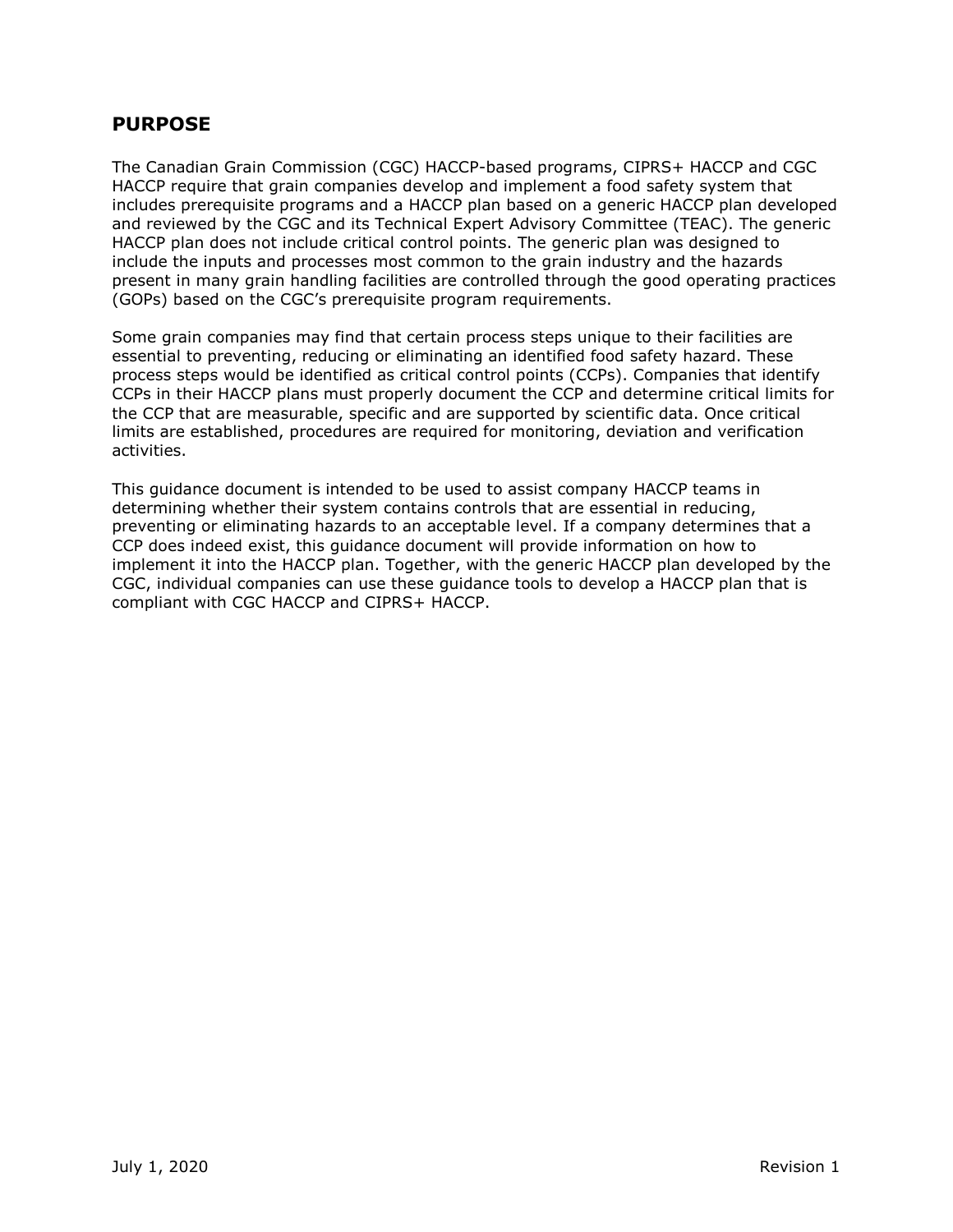# **1.0 INTRODUCTION**

According to Codex Alimentarius, determining if there are critical control points is the second principle of the development of a HACCP-based food safety system. **A critical control point (CCP) is the process step where a control can be applied and is essential to prevent, reduce or eliminate a food safety hazard to an acceptable level.** Use and location of CCPs is specific to each facility, depending on the plant layout, equipment, and the type of processing conducted. Because of the differences between facilities, a site-specific hazard analysis and an assessment of control measures, such as prerequisite programs, must occur before determining if CCPs are present or are required.

When you conduct your hazard analysis you may find that the hazards associated with your product or processes are controlled through prerequisite programs or by processes further up the supply chain, and a CCP is not required. HACCP plans are not required to have CCPs, and often grain handling facilities do not identify a CCP. When CCPs are identified in grain handling facilities, metal detection is the process step that is most commonly identified as a CCP.

#### **2.0 DETERMINING CRITIAL CONTROL POINTS**

Form 5 – Hazard Description and CCP Identification in the CGC Generic HACCP Plan for Grains, Oilseeds and Pulses provides a template for determining if CCPs are present in your product or processes. Form 5 is presented in two parts: Incoming Ingredients and Materials, and Process Flowcharts. Each Form 5 Summary contains 8 columns and asks 5 questions to identify CCPs. An example of Form 5 identifying a CCP is located in Appendix 1 of this document.

| Column 1                      | Column 2          | Column 3                     | Column 4                        | Column 5                  | Column 6                  | Column <sub>7</sub>    | Column 8                  |
|-------------------------------|-------------------|------------------------------|---------------------------------|---------------------------|---------------------------|------------------------|---------------------------|
| <b>Process</b><br><b>Step</b> | Type of<br>Hazard | Hazard<br><b>Description</b> | 1. Is hazard<br>controlled by a | 2. Is hazard<br>likely to | 3. Could a<br>control     | 4. Is this<br>control  | 5. Will this<br>hazard be |
|                               |                   |                              | pre-requisite<br>program?       | exceed<br>acceptable      | measure be<br>used at any | measure<br>designed to | eliminated<br>/reduced to |
|                               |                   |                              |                                 | levels?                   | step?                     | eliminate/             | acceptable                |
|                               |                   |                              |                                 |                           |                           | reduce this            | level later?              |
|                               |                   |                              |                                 |                           |                           | hazard?                |                           |
|                               |                   |                              |                                 |                           |                           |                        |                           |

| Figure 1: Form 5 Summary - Hazard Description and CCP Identification |  |  |
|----------------------------------------------------------------------|--|--|
|----------------------------------------------------------------------|--|--|

*Column 1: Process Step* – list the process step, as identified in Form #3 (e.g. receiving, storage, metal detection.)

*Column 2: Type –* list the type of hazards, biological (B), chemical (C) and physical (P), that you identified with the process step. Each hazard identified must have its own row. You do not need to describe what the hazard is in this column, just what type of hazard is present.

*Column 3: Hazard Description –* For each biological (B), chemical (C) or physical (P) hazard that you listed in column 2, write a brief, but specific, description that accurately describes the hazard, as this information will help when assessing control measures for the hazard. Although hazards may be similar (e.g. metal in grain) the means to control the hazards can differ greatly (e.g. pieces of metal from equipment falling into product versus metal in incoming grain due to sieve failure).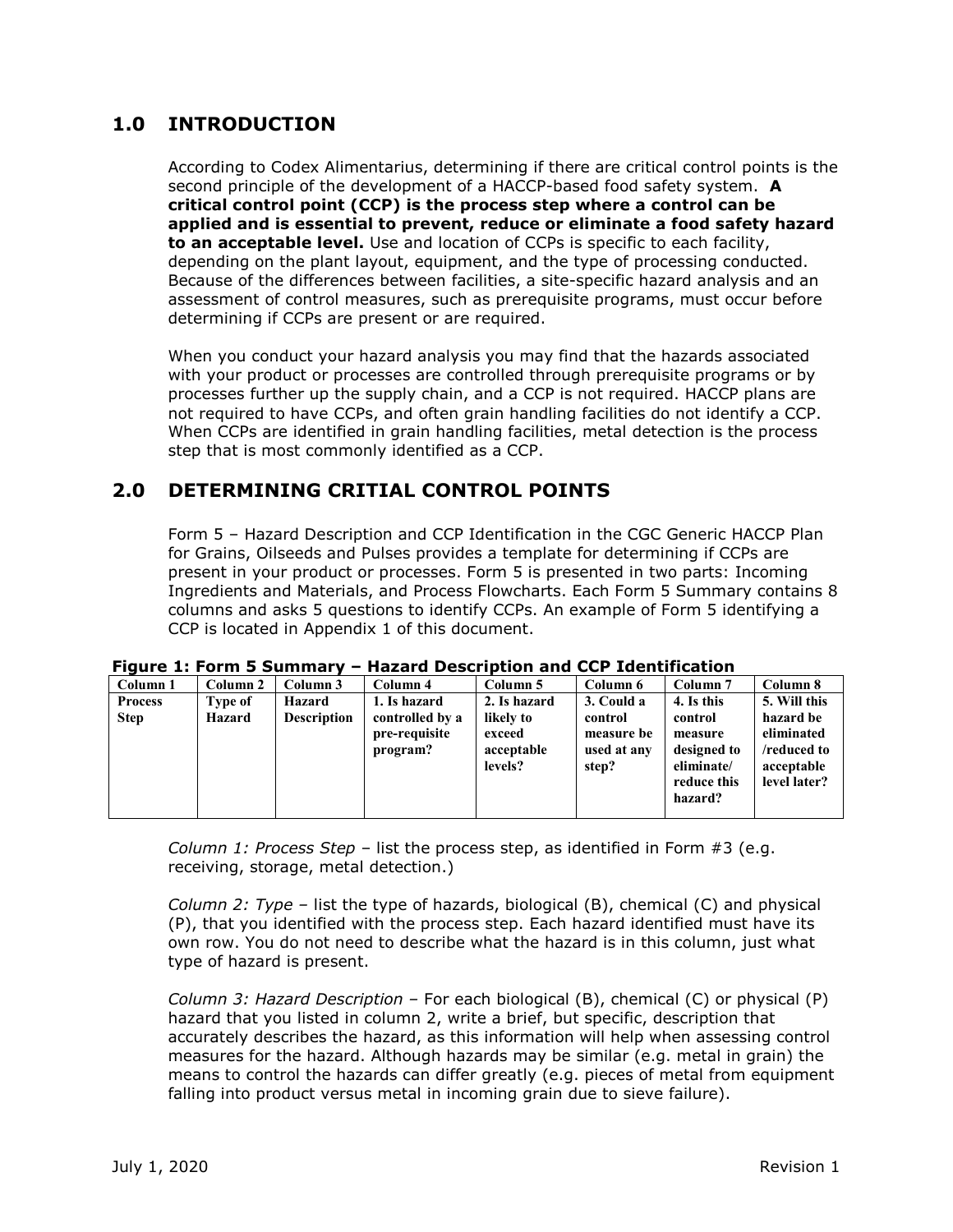*Column 4: Question 1. Is hazard controlled by a prerequisite program?* – If the identified hazard can be controlled through one or more of the prerequisite programs, list all the applicable prerequisite programs in this section. If the hazard is controlled by one or more prerequisite programs, do not proceed to the next question as the hazard is controlled. If the hazard is not controlled by a prerequisite program, answer "No" and continue to the next question.

*Column 5: Question 2. Is hazard likely to exceed acceptable levels?* For hazards that are not controlled by prerequisite programs, the Generic HACCP plan has indicated which hazards are likely to exceed acceptable limits. This assessment was conducted by the CGC Technical Expert Advisory Committee and is based on current regulatory requirements, scientific literature and industry best practices. If you are assessing a hazard that has not been identified in the Generic HACCP Plan, you need to conduct a similar determination of what is an acceptable level or limit for the hazard, and how likely is that hazard to exceed that level or limit. When evaluating the likelihood of a hazard exceeding acceptable levels, refer to data from past recalls and outbreaks, scientific literature, regulatory requirements, customer complaints and the results of your own monitoring. If you determine that the hazard is not likely to exceed acceptable levels, answer "No" and do not proceed to the next question. Ensure that there is data or information to justify your decision. If you answer "Yes", continue to the next question.

*Column 6: Question 3. Could a control measure be used at any step?* – If there is any action or activity that can be implemented to prevent, eliminate or reduce the hazard to an acceptable level, answer "Yes" and proceed to the next question. If you answer "No", this indicates that the hazard is an Uncontrolled Hazard and it must be listed in Form 6. An Uncontrolled Hazard is one that cannot be controlled at the facility and must be controlled elsewhere in the food chain. For example, pesticide residues in excess of regulatory MRLs occurs on the farm and can only be controlled through proper pesticide withdrawal times and good agronomic practices by the producer.

*Column 7: Question 4. Is this control measure designed to eliminate/reduce this hazard? –*If your answer to this question is "Yes", then the control identified in Question 3 may be a Critical Control Point (CCP). Continue to the next question.

*Column 8: Question 5. Will this hazard be eliminated/reduced to an acceptable level later? –* If you answer "No" to this question, the process step is a CCP. If the answer to this question is "Yes", then the subsequent process step is a CCP. List the process step and ensure to transfer this information once you reach that process step on the form.

#### **3.0 DETERMINING CRITIAL LIMITS FOR CRITICAL CONTROL POINTS**

If you have determined that a CCP exists in your process, you need to define critical limits for that CCP. A critical limit is the maximum or minimum value that a CCP must meet to ensure an identified food safety hazard is controlled. Critical limits may be quantitative (for example, measureable values such as temperature, time, or weight) or qualitative (for example, can be confirmed by a visual inspection, such as a metal detector check), but they must also be clearly defined, objective and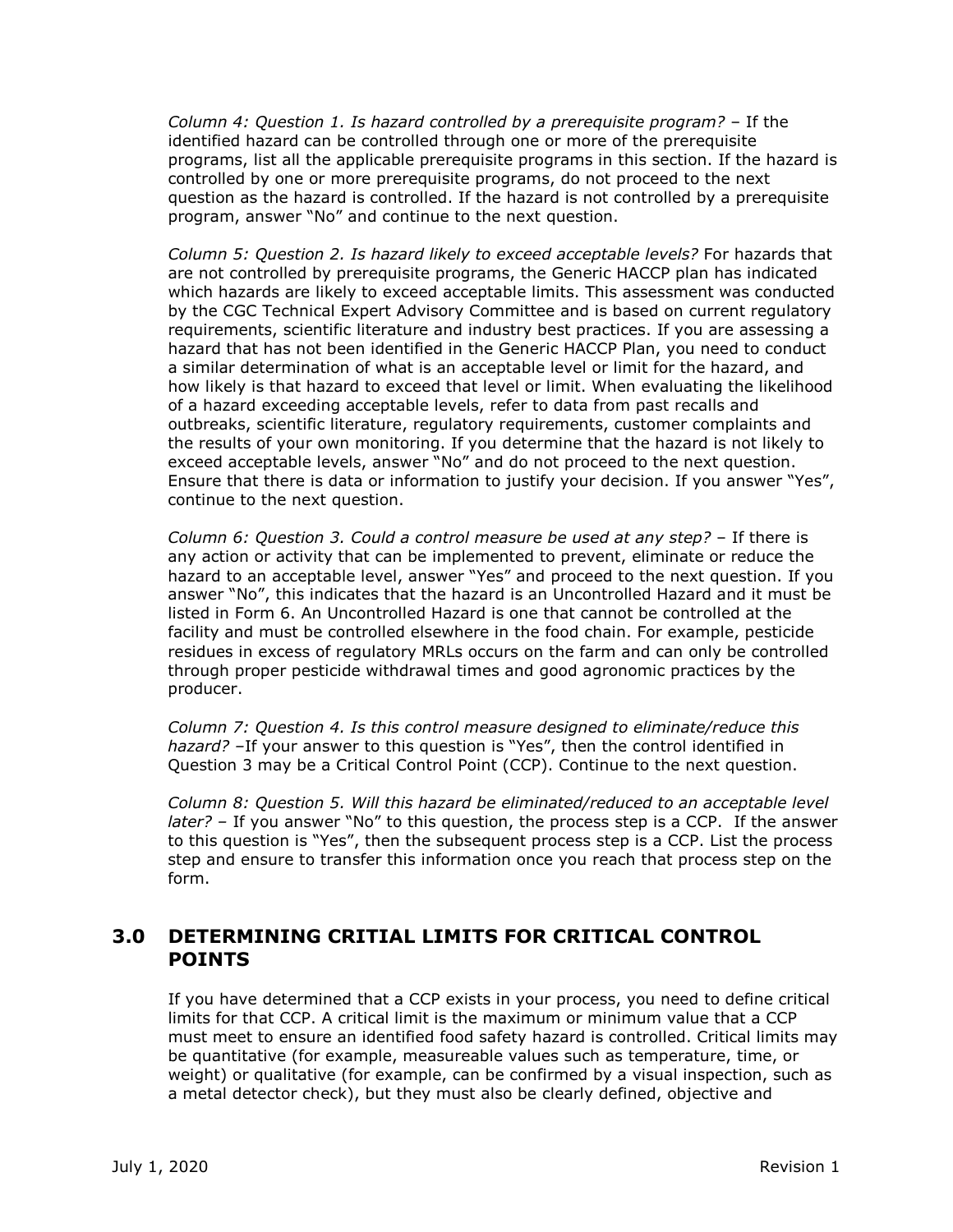measurable. Critical limits may be defined through detection equipment manufacturer's recommendations (e.g. amount and type of metal that a metal detector can detect), through scientific data (e.g. a process study to determine if cleaning equipment can effectively remove a contaminant) or through regulatory requirements (e.g. pasteurization of fluid milk at 63°C for 30 minutes).

For example, a CCP that may be identified in a grain facility's HACCP plan is the metal detector for ensuring no metal contamination in finished product. To say that the critical limit for the metal detector is no metal in finished product is insufficient, as this is not clearly defined. A more accurate critical limit would identify the type of metal and the minimum size of metal contamination that is controlled by the CCP (e.g. all ferrous and non-ferrous metal and stainless steel greater or equal to 1.5 mm in size).

# **4.0 MONITORING PROCEDURES**

CCPs must be monitored at predetermined intervals to ensure that critical limits are being met as defined. The results of monitoring must be recorded and corrective actions must be taken if monitoring activities indicate that critical limits are not being met.

Documented monitoring procedures must include the following information:

- **Who** is responsible for performing the CCP procedure?
- **What** is measured or evaluated during monitoring?
- **How** will the monitoring activity be conducted?
- **When** will the monitoring occur?
- **Where** will the results of monitoring be recorded?

The results of monitoring can be used not only to identify if critical limits are not being met, but if there is any trending in the results that may indicate an eventual loss of control. Monitoring must be conducted at a frequency that is realistic but also sufficient to ensure the safety of the product. If monitoring indicates that critical limits have not been met, you must be able to regain control of all product that was handled since the last acceptable monitoring check and re-evaluate it for safety.

#### **5.0 CORRECTIVE ACTIONS**

If monitoring indicates that critical limits have not been met, you need to take corrective actions to regain control of the product. Corrective action procedures are documented procedures that ensure that affected product is not released to customers, and determine the cause of the deviation and prevent future reoccurrence.

Your documented corrective action procedure must include:

- Who is responsible for determining when a corrective action is required, and implementing the procedure if it is warranted;
- What needs to be done to re-establish control;
- Measures to assess the safety and determine the disposition of affected product (e.g. rework, destroy); and
- Steps to investigate the root cause of the issue to prevent recurrence.

Corrective actions should be taken as soon as possible to prevent potentially unsafe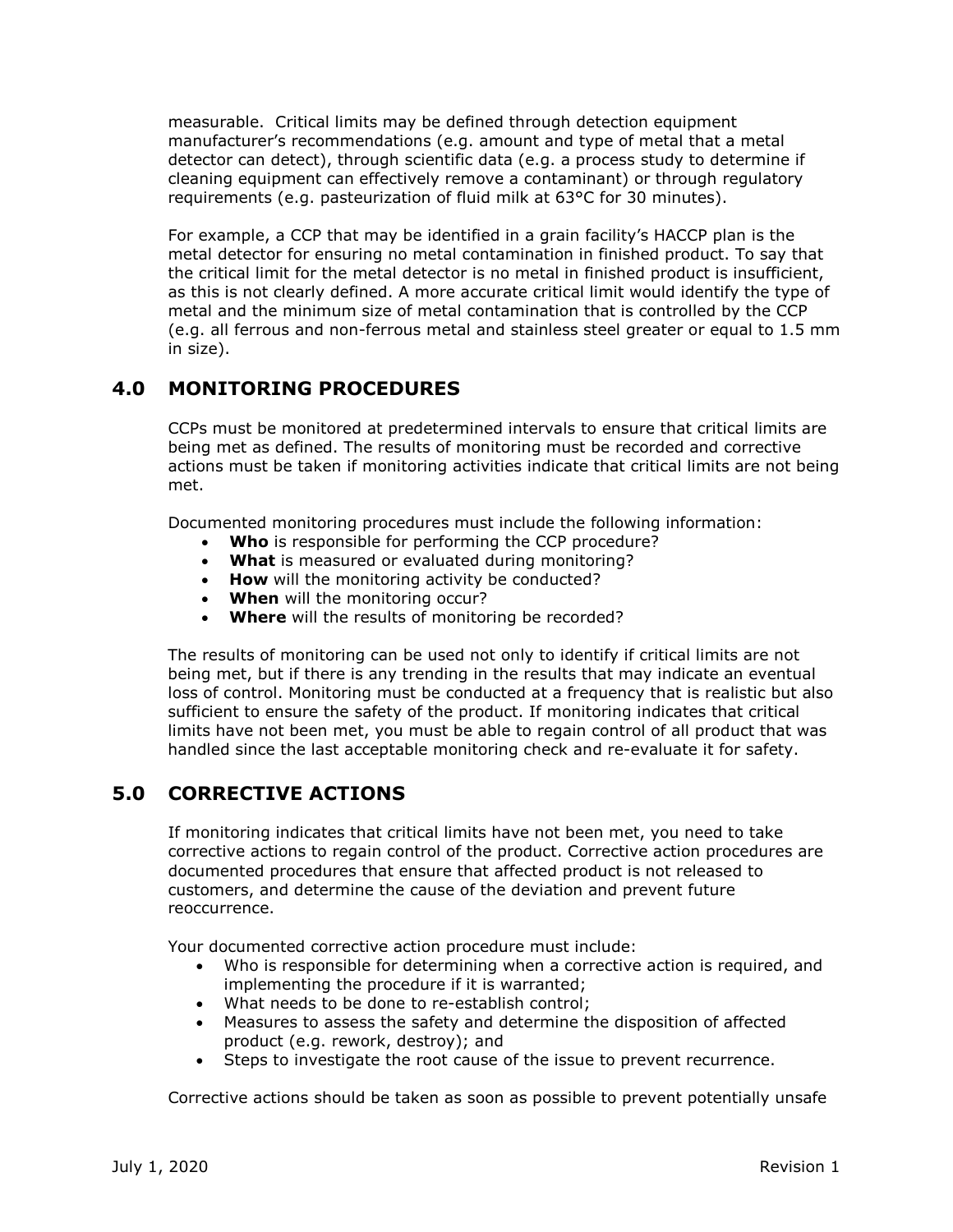product from being released to the customer or consumer. Keep records of corrective actions taken, the results of the root cause analysis and any control measures that must be taken to prevent recurrence.

### **6.0 VERIFICATION PROCEDURES**

Verification procedures confirm that your procedures for monitoring your CCP and implementing corrective actions are being conducted as outlined in your HACCP plan. Verification activities are often referred to as "monitoring the monitor"; they ensure that personnel responsible for monitoring the CCP are conducting activities as documented, that records of activities are being kept, and deviations are handled appropriately. Verification must be conducted by someone other than personnel responsible for monitoring activities, such as the HACCP Coordinator or Supervisor.

Verification activities can take many forms. Verification may include directly observing staff conducting monitoring and corrective action procedures to ensure they are being conducted as documented, reviewing records to ensure they are complete and filled out correctly, end product sampling and testing for the hazard, or verifying the calibration of equipment. You should use multiple methods of verification to ensure compliance. A documented procedure must be in place to describe who is responsible for verification activities, what verification activities need to take place, how these activities are conducted and the frequency they need to be conducted. Any corrective actions taken as a result of verification activities must be recorded.

# **7.0 KEEPING RECORDS**

Record keeping is an essential part of any HACCP plan. Records show evidence of the due diligence taken to ensure hazards are controlled and that your HACCP plan is functioning as documented.

# **8.0 THE HACCP MATRIX**

Form 7 of the CGC Generic HACCP Plan for Grains, Oilseeds and Pulses contains the HACCP Matrix of the HACCP Plan. If no CCP is identified, the form is left blank. However, if you identify a CCP, this form outlines key information, procedures and records required monitoring, verification and corrective actions. An example of a completed HACCP matrix is found in Appendix 1 of this document.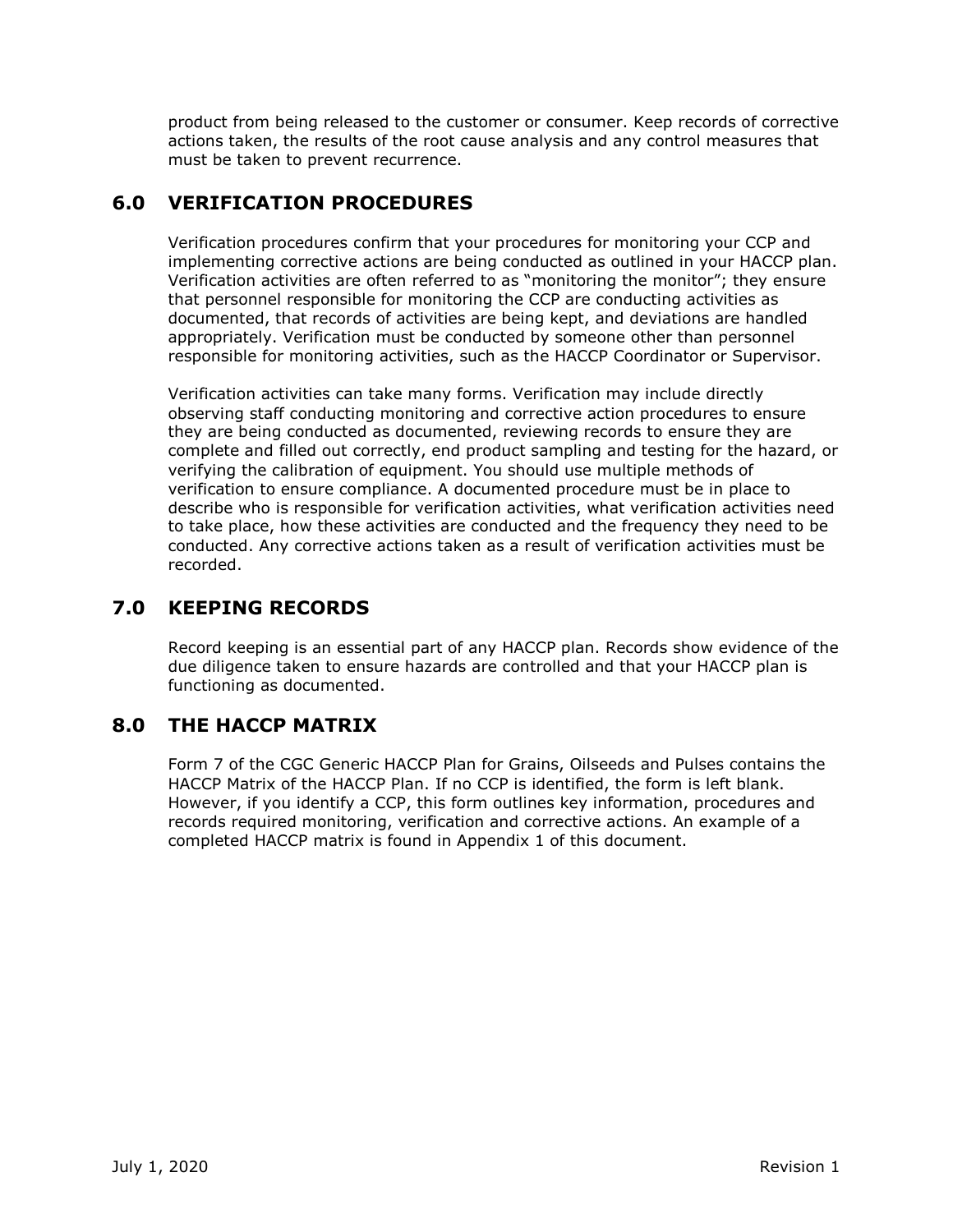**Example:** A primary elevator sells various varieties of edible beans in 22 kg bags. In the step prior to bagged product storage before shipping, the company runs all product through a metal detector as a final check to ensure the sieves and sorters removed foreign material and that no pieces of metal from equipment fell off into the clean product. This table outlines how Form 5 – Process Flowcharts may look if you have a metal detector that is a CCP.

| <b>Process</b>                                                                                                     | <b>Type</b> | <b>Hazard Description</b>                                                                                                                         | 1. Is hazard<br>controlled by a<br>pre-requisite<br>program?                                                                                | 2. Is hazard<br>likely to exceed<br>acceptable<br>levels?                                                                           | 3. Could a<br>control measure<br>be used at any<br>step?<br>(If no, go to<br>Form $6)$ | 4. Is this control<br>measure<br>designed to<br>eliminate/reduce<br>this hazard?                                           | 5. Will this hazard<br>be eliminated/<br>reduced to<br>acceptable level<br>later? |
|--------------------------------------------------------------------------------------------------------------------|-------------|---------------------------------------------------------------------------------------------------------------------------------------------------|---------------------------------------------------------------------------------------------------------------------------------------------|-------------------------------------------------------------------------------------------------------------------------------------|----------------------------------------------------------------------------------------|----------------------------------------------------------------------------------------------------------------------------|-----------------------------------------------------------------------------------|
| 5. Bulk<br>Storage                                                                                                 | P           | Metal from bin<br>(bolts, nuts) falling<br>into product                                                                                           | <b>No</b>                                                                                                                                   | Yes                                                                                                                                 | Yes                                                                                    | Yes                                                                                                                        | Yes<br>9. Metal<br>detection<br>$CCP-1P$                                          |
| <b>IMPORTANT:</b> Do not forget<br>to label <b>Form 3</b> Metal<br>Detection process step, with<br>the CCP number! |             | The grain is<br>stored in bulk<br>bins after<br>sorting and<br>sieving. Loose<br>bolts and nuts<br>from bins could<br>fall in the<br>stored grain | There is a risk<br>of metal falling<br>into the<br>product, and<br>any amount of<br>metal is in<br>excess of<br>acceptable<br><b>levels</b> | The metal<br>detector is the<br>last step before<br>the grain is<br>stored and<br>shipped. It will<br>detect<br>extraneous<br>metal |                                                                                        | <b>Naming</b><br>convention for<br>$CCPs - your$<br>number the<br>CCP and<br>identify the<br>type of hazard<br>(B, C or P) |                                                                                   |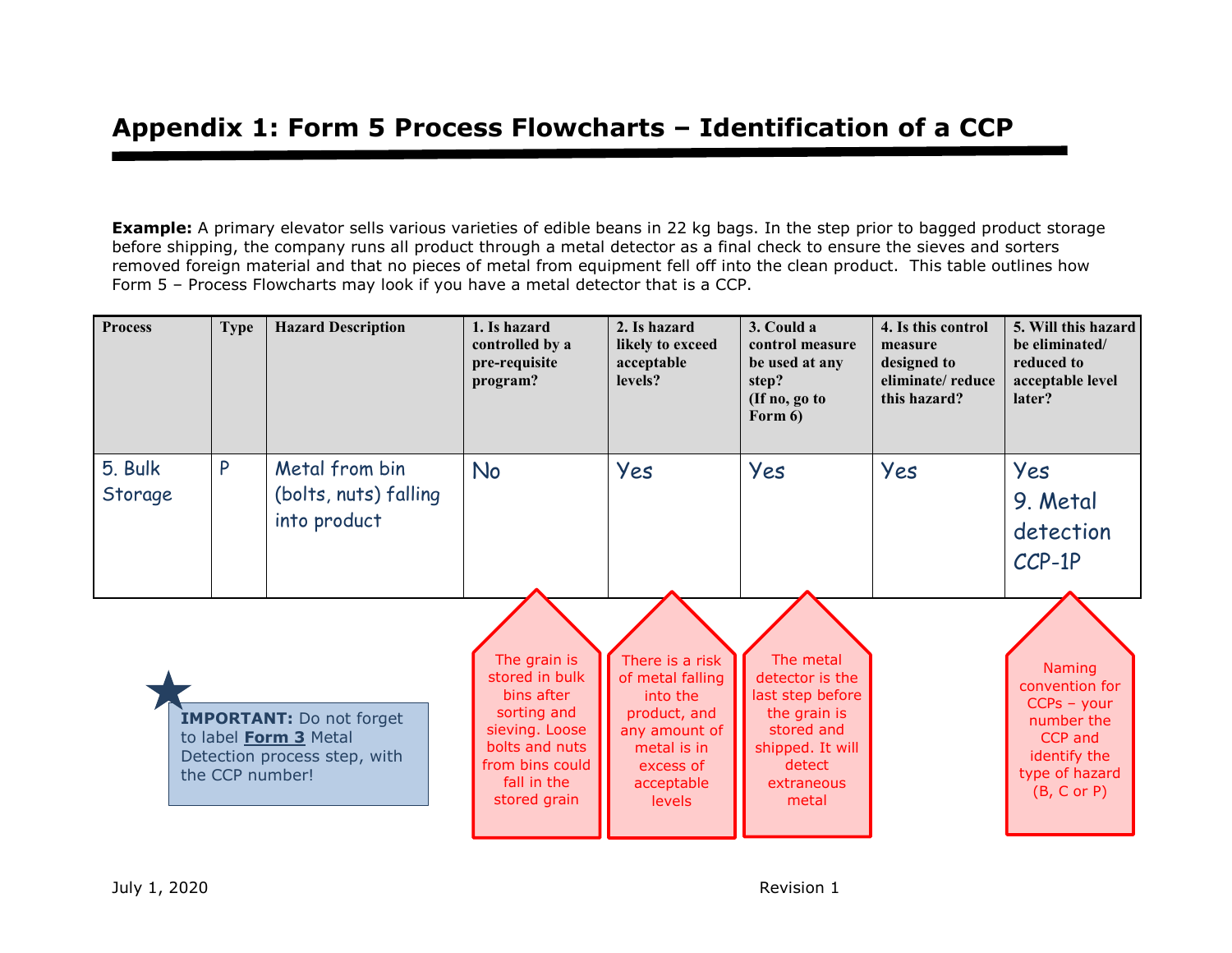# **Appendix 2: Form #7 - HACCP Matrix**

**Example:** A primary elevator sells various varieties of edible beans in 22 kg bags. The Food Safety team has identified their metal detector as their CCP for metal on all finished product leaving the elevator. This HACCP matrix outlines what Form 7 of your HACCP plan may look like if you had a metal detector as a CCP:

| <b>ITEM</b>                                                    | <b>INSTRUCTION</b>                                                                                                                                                                                                                                                                                                                           | <b>COMPLETE FOR EACH CCP</b>                                                                                                                                                                                                                                                                                                                                                                                                                                      |  |  |
|----------------------------------------------------------------|----------------------------------------------------------------------------------------------------------------------------------------------------------------------------------------------------------------------------------------------------------------------------------------------------------------------------------------------|-------------------------------------------------------------------------------------------------------------------------------------------------------------------------------------------------------------------------------------------------------------------------------------------------------------------------------------------------------------------------------------------------------------------------------------------------------------------|--|--|
| <b>Process Step</b>                                            | Number as indicated on Form #3.                                                                                                                                                                                                                                                                                                              | 9 - Metal detection                                                                                                                                                                                                                                                                                                                                                                                                                                               |  |  |
| <b>CCP Hazard</b><br>Number                                    | Number sequentially.                                                                                                                                                                                                                                                                                                                         | CCP-1P                                                                                                                                                                                                                                                                                                                                                                                                                                                            |  |  |
| <b>Hazard</b><br><b>Description</b>                            | Identify whether the hazard is biological,<br>chemical or physical. Describe hazard.                                                                                                                                                                                                                                                         | Physical - Metal from bulk storage and<br>packaging equipment falling into<br>product                                                                                                                                                                                                                                                                                                                                                                             |  |  |
| <b>Critical</b><br>Limits                                      | Define the value(s) that are acceptable to<br>maintain the CCP under control                                                                                                                                                                                                                                                                 | Ferrous and non-ferrous metal $\leq 1.5$<br>mm: stainless steel $\leq$ 2.0 mm                                                                                                                                                                                                                                                                                                                                                                                     |  |  |
| <b>Monitoring</b><br><b>Procedures</b>                         | Identify the following:<br>Who is responsible for the task;<br>$\bullet$<br>What procedure is to be followed;<br>$\bullet$<br>What observation is to be made or<br>$\bullet$<br>what measurement is to be taken;<br>How often the task is to be<br>$\bullet$<br>performed; and<br>Where the observations are to be<br>$\bullet$<br>recorded. | Conducted by bagger operator at the<br>start of each shift<br>As per SOP XYZ, run metal detector<br>test strips through the detector [one<br>at a time inside a sample bag] to see if<br>the detector will reject the minimum<br>amount of metal.<br>Operator must ensure [alarm<br>sounds/bag is kicked out/line shuts<br>down] for proper functioning of CCP<br>Operator records results on Form XYZ<br>Monitoring Records including initials,<br>date and time |  |  |
| <b>Deviation</b><br>Procedures<br>and<br>Corrective<br>Actions | If monitoring indicates a deviation,<br>describe:<br>Who takes the corrective actions;<br>What procedures are to be followed;<br>$\bullet$<br>Where the actions are to be recorded.<br>$\bullet$                                                                                                                                             | 1. If the metal detector is not<br>functioning properly [alarm not<br>sounding/bag not kicked out/line<br>not shutting down] repeat the<br>monitoring procedure as outlined in<br>SOP XYZ. If metal detector still<br>isn't functioning properly, notify<br>plant supervisor immediately. Plant<br>supervisor places all affected<br>product on hold from last effective<br>check to deviation until the safety<br>of the product can be reassessed               |  |  |